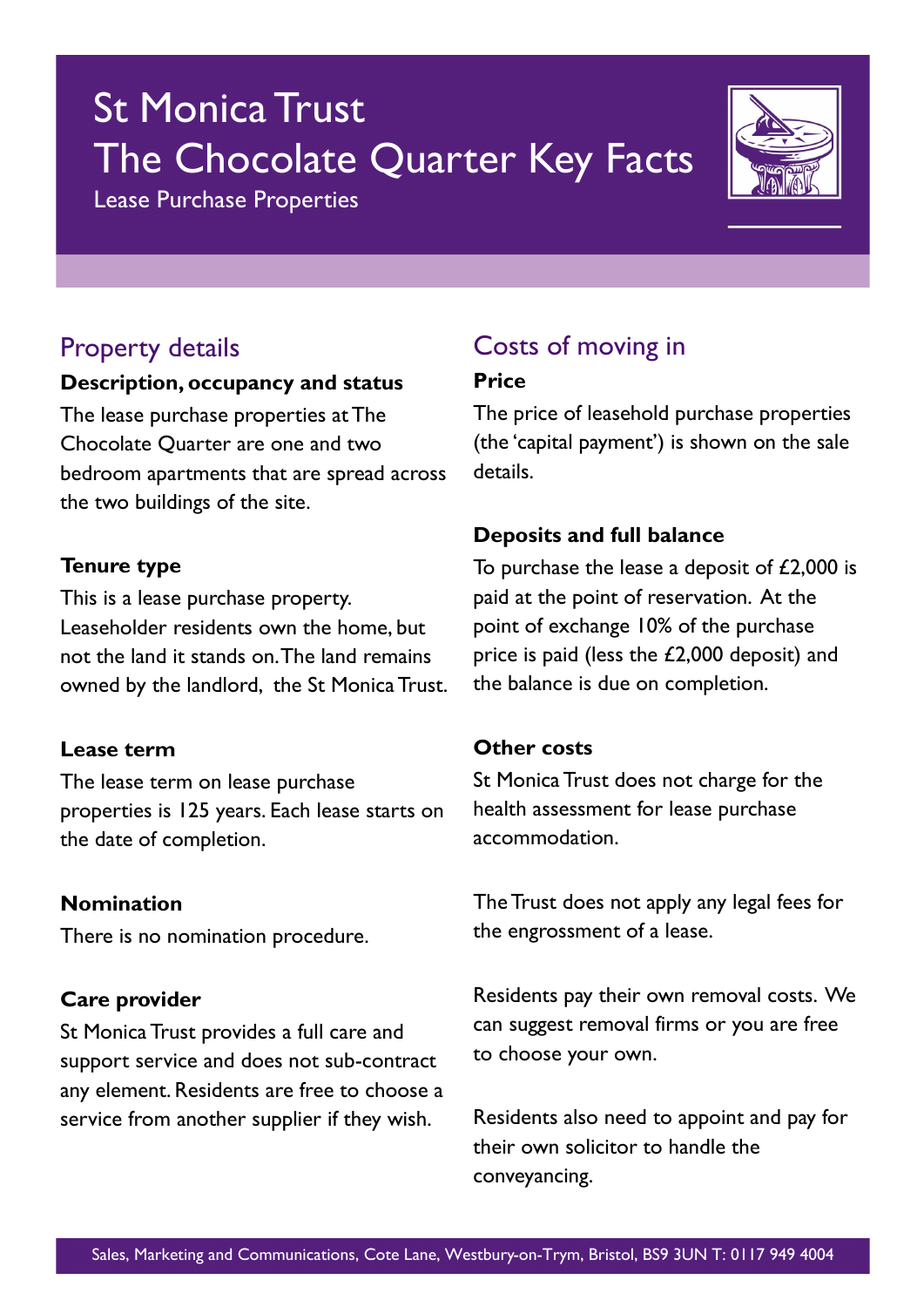Residents will also be liable for Stamp Duty Land Tax (applied at the point of completion), which is calculated on a sliding scale. Further information can be obtained from a solicitor or at the Gov.uk website:

www.gov.uk/stamp-duty-land-tax

# Ongoing charges whilst living at The Chocolate Quarter

### **Service Charge**

All residents pay an annual contribution to the running and services of St Monica Trust and The Chocolate Quarter, which is known as the 'service charge'.

This varies according to the number of bedrooms in the apartment. The service charges that will apply for 2022 are:

|           | Annual Charge | Monthly |
|-----------|---------------|---------|
| I Bedroom | £7,270        | £605.83 |
| 2 Bedroom | £7,815        | £651.25 |

The service charge is a fixed fee that will increase on 1 January each year based on the October Retail Price Index (RPI) from the previous year.

The lease provides for the payment of a 'peppercorn rent' (if demanded).

### Care costs

There is no mandatory charge for care, residents pay for domiciliary care and support only if they buy a care and support package.

### **Packages**

St Monica Trust offers a comprehensive range of options.

The charges for these services will vary depending on the level of domiciliary care and support required. Indicative charges for domiciliary care and support packages are:

|                      | <b>Price!</b>   |
|----------------------|-----------------|
| Mon - Fri            | £24.00 per hour |
| Sat - Sun            | £27.35 per hour |
| <b>Bank holidays</b> | £30.50 per hour |
| <b>Waking nights</b> | £27.35 per hour |

### **Nursing care**

We can support residents to access GP and District Nursing services.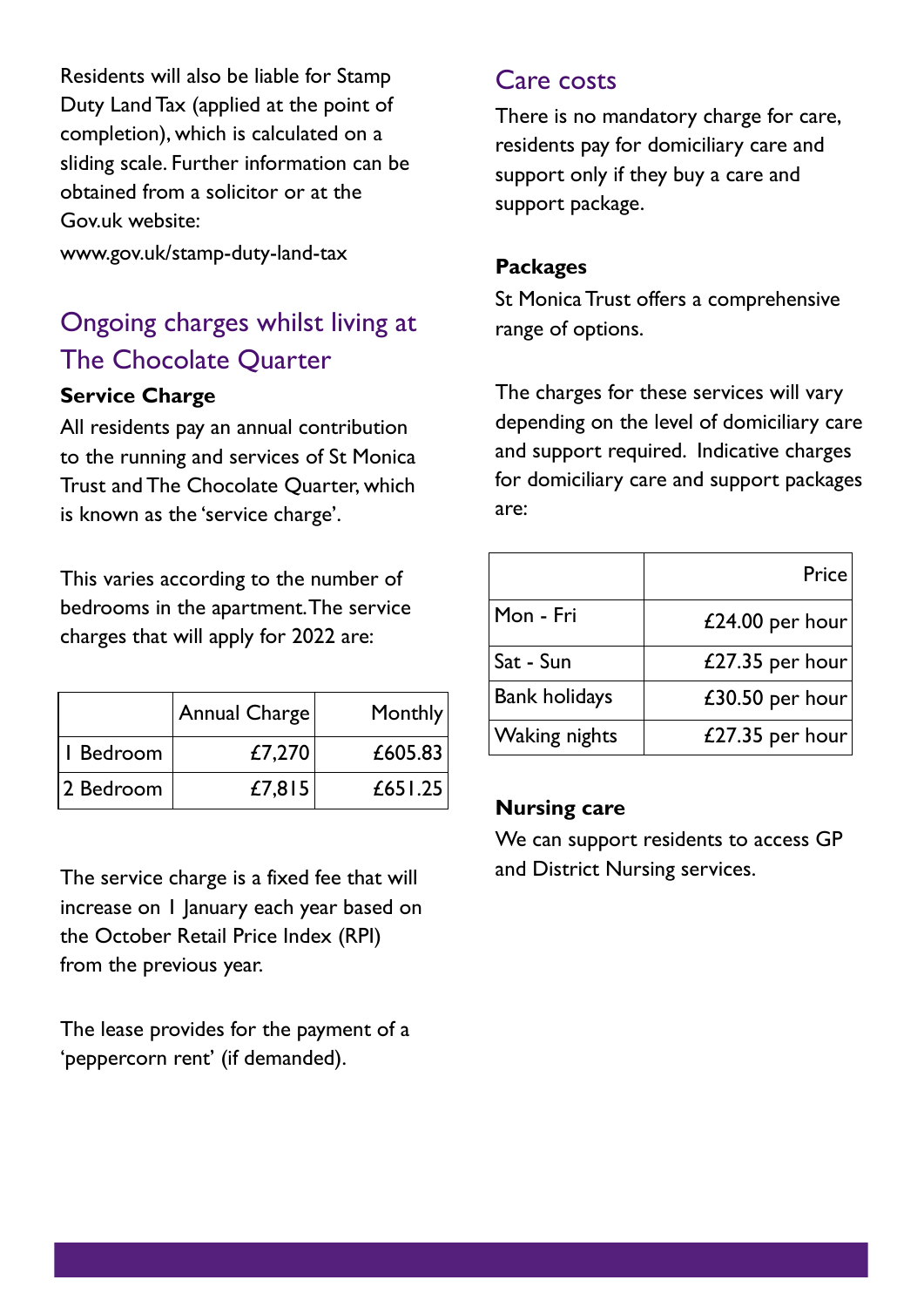# Ongoing additional fees payable to third parties

### **Utility charges**

Electricity, gas and water utilities are all payable by individual residents. Electricity and gas providers are chosen by the resident, the water provider is Bristol Water.

### **Council tax**

All residents are responsible for paying council tax directly to the council. This is by far the most efficient way of ensuring that any possible allowances are accessible by residents.

### **Freeview and satellite TV**

All homes at The Chocolate Quarter are connected to a central TV and satellite system, negating the need for multiple aerials and dishes. It is the residents' responsibility to pay for their own satellite TV service. Residents do not need to pay for a TV licence as there is a communal arrangement.

### **Internet**

Residents at The Chocolate Quarter have access to their own site-wide Wi-Fi. This service is free, however there are limitations. Residents may wish to secure their own service through a preferred provider.

### **Insurance**

### **Our insurance responsibility**

The St Monica Trust arranges and maintains insurance cover for buildings, public liability and employer's liability. Residents contribute to the cost through the service charge.

### **Residents' insurance responsibility**

The lease obliges residents to obtain contents insurance for their home. This should also cover the costs for alternative accommodation should they need to move out of their apartment for any period of time.

# Charges when leaving or selling an apartment

During the purchase of any apartment residents will choose what happens when the time comes for them to surrender their lease. The two options are Fixed Refund or Equity Participation.

Under both options, the Trust will handle any decoration or upgrades that might be needed and act as an estate agent to market the apartment. Apartments can not be sold on the open market.

St Monica Trust does not apply any administration or legal fee for sale.

Residents will need to instruct a solicitor to handle the legal side of the surrender.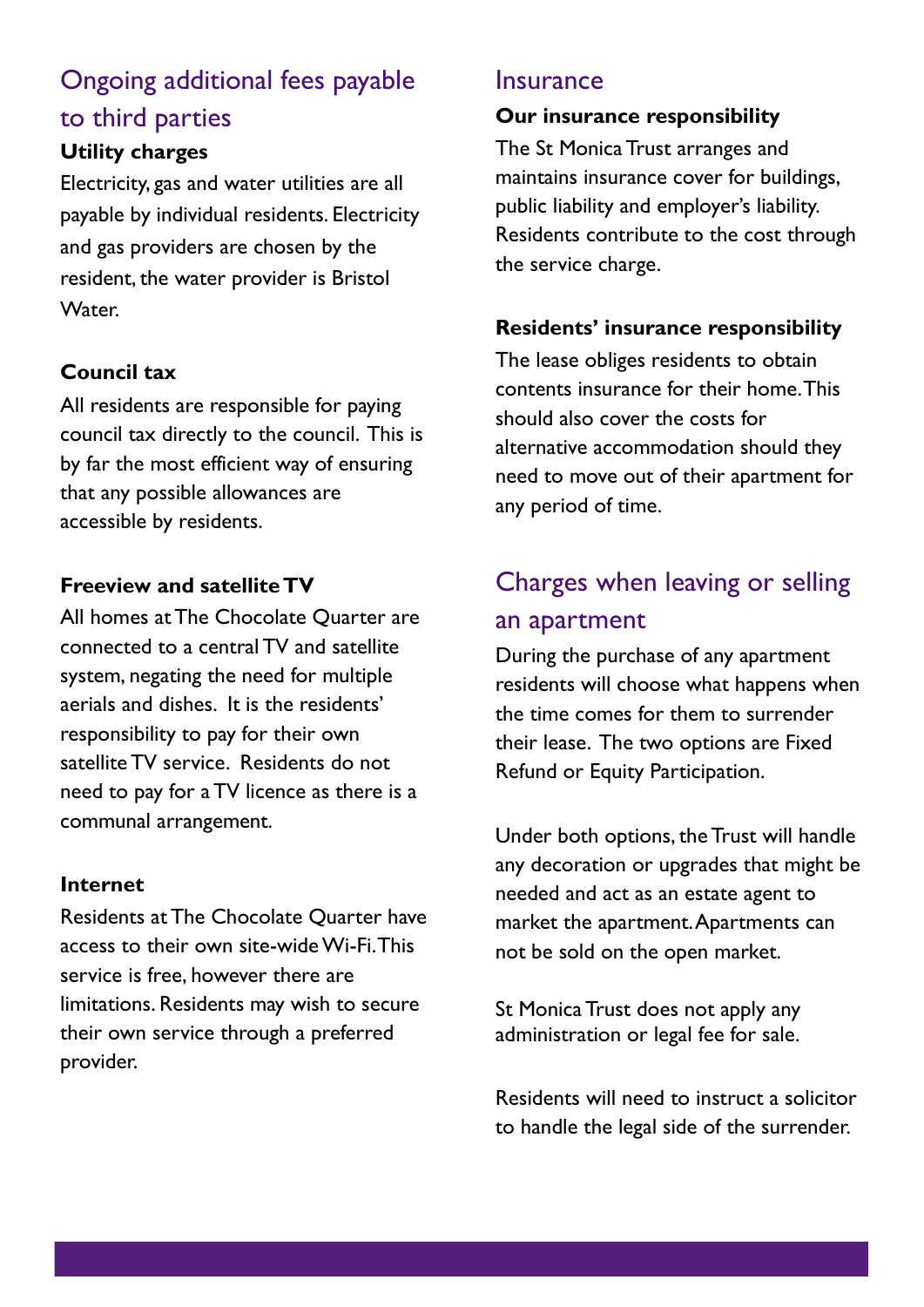### **Fixed Refund**

Under this option a *surrender fee* of 1% of the purchase price paid by the outgoing resident is applied for each full or part year of ownership (capped at a maximum of 10%).

Once the surrender is legally completed funds *less the surrender fee* will be returned within 28 days.

Residents will continue to pay the service charge and for utilities such as Council Tax and electricity bills until the day the apartment is returned to the Trust.

Advantages of fixed refund:

- Residents can enjoy price certainty upon surrender regardless of any changes (up or down) of the value of the apartment.
- Refunds can be made sooner by the Trust as residents do not have to wait until a new buyer is found.

Disadvantages of fixed refund:

• Residents **will always** get back less than they paid for the apartment.

### **Equity Participation**

This options attracts a *surrender fee* of 2% for each full or part year of ownership (also capped at 10%) but is calculated against the resale price of the apartment.

As soon as the new buyer completes the purchase the Trust will make arrangements to return the funds *less the surrender fee* to the outgoing resident via their solicitor.

Residents will continue to pay the service charge and for utilities such as Council Tax and electricity bills until the new buyer completes their purchase.

Advantages of equity participation:

- Residents can benefit from any increases in the value of the apartment.
- Residents have **the potential** to receive more back than they paid for the apartment.

Disadvantages of equity participation:

- It is likely that the process of returning funds will take longer.
- Due to the fluctuation of property values residents **may still** get back less than they paid for the apartment.

*An illustrative example of both options can be found in 'The Chocolate Quarter - A Guide to Fees and Other Important Information'.*